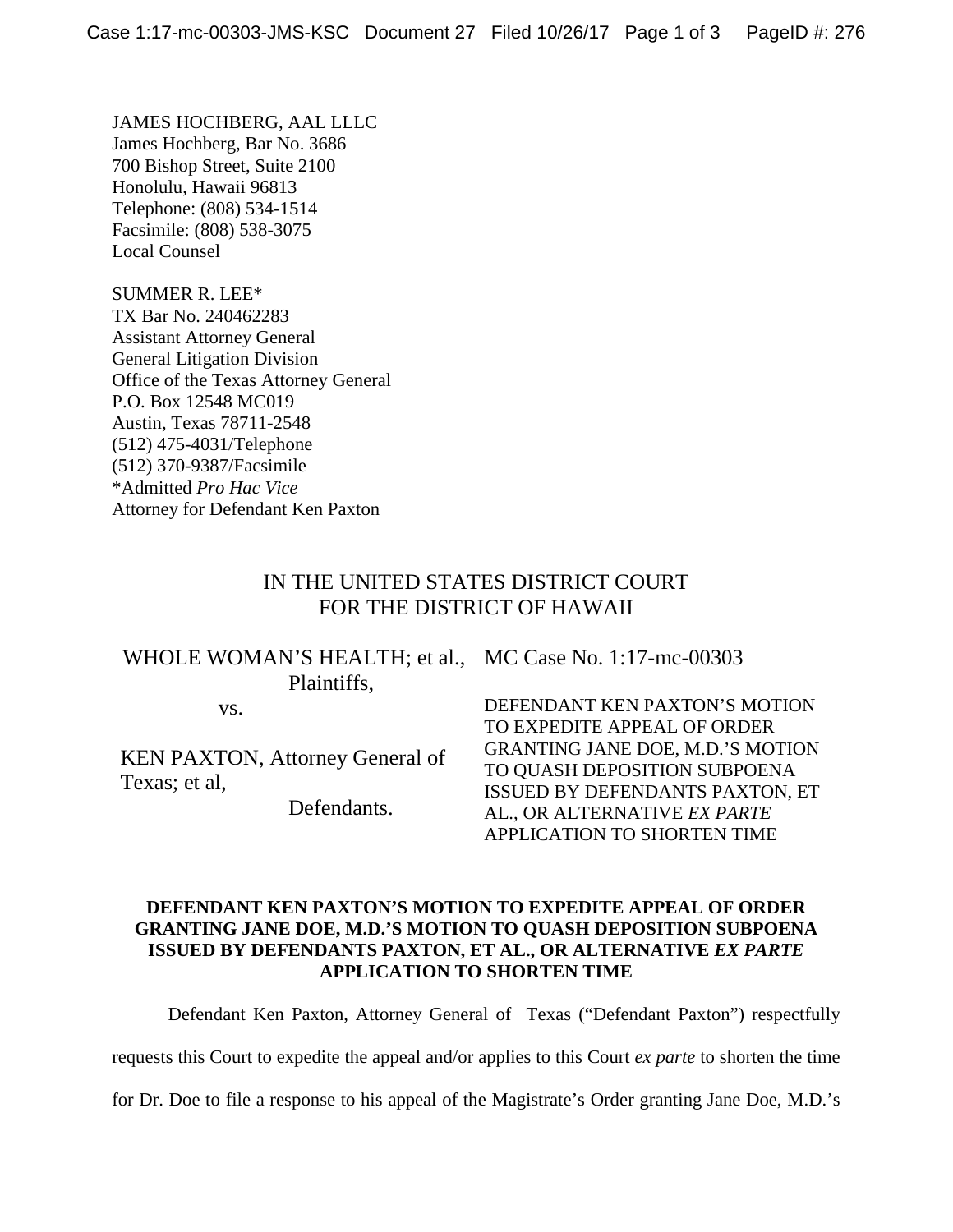Motion to Quash Deposition Subpoena, *see* ECF 25, filed concurrently herewith.

Defendant Paxton has been attempting to depose Dr. Doe since noticing her deposition on September 20, 2017, for October 6, 2017. *See* ECF 8, 9-1, 13. After negotiating in good faith with her legal counsel for several weeks, Defendant Paxton re-noticed Dr. Doe's deposition to October 26, 2017, a date counsel previously stated she was available. *See* ECF 8-6, at 4. After agreeing to accept service of the Subpoena on behalf of Dr. Doe, *see* ECF 8-6, at 1, counsel for Dr. Doe filed a motion to quash on October 23, 2017, *see* ECF 4-1, they filed an *ex parte* application to shorten time for a hearing on their motion to quash on October 23, 2017, *see* ECF 4, and they served Defendant Paxton with a copy of the motion to quash on October 24, 2017, approximately three hours and thirteen minutes until the Magistrate's deadline to file a response. *See* ECF 9-1, at 3. On October 25, 2017, the Magistrate ordered Defendant Paxton to file a full response to the motion to quash by 10 a.m. HST that day, and ordered the parties to appear for a hearing on the motion to quash at 8:30 a.m. HST on October 26, 2017. Magistrate Chang granted Dr. Doe's motion to quash on October 26, 2017, at 12:07 p.m. HST. *See* ECF 25.

The underlying matter in the Western District of Texas is being litigated on an expedited basis. Discovery is ongoing and trial is set to begin in this matter on November 2, 2017, in Austin. Dr. Doe possesses unique knowledge about policies and documents that were produced in discovery in the underlying case, including documents produced just this week. *See* ECF 13. Thus, the expeditious resolution of this matter is vital to timely depose Dr. Doe, who has factual information that is relevant to the underlying matter.

Expedited and/or *ex parte* relief is warranted on Defendant Paxton's appeal of the Magistrate's Order because of the above reasons and because under Local Rule 74.1, a response to the appeal would not be due from Dr. Doe until November 9, 2017, which is after the trial of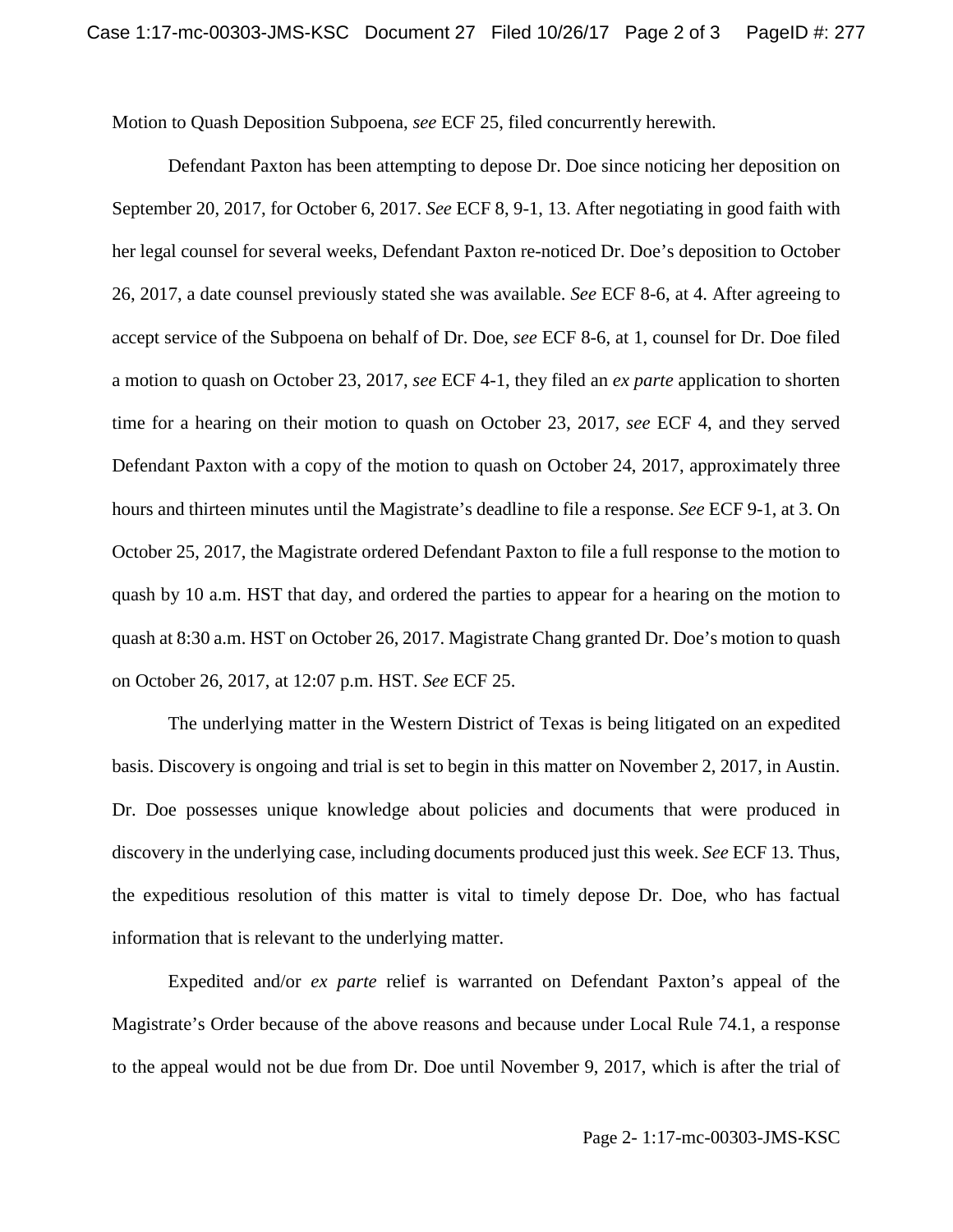the underlying matter will have concluded. As set out in Local Rule 74.1, the response period of 14 days may be altered by the district judge. The *ex parte* application is made pursuant to Federal Rules of Civil Procedure 6 and 7, Local Rule 6.2, the facts and arguments set out in the pleadings, exhibits, and argument by counsel at the hearing on October 26, 2017.

Good cause being shown, Defendant Paxton respectfully requests that the Court consider the appeal of the Magistrate's ruling issued today at 12:07 p.m. on an expedited basis, and order any responses or hearing necessary to consideration of the appeal to occur at such time to permit resolution of this matter by the end of the day tomorrow, October 27, 2017.

DATED: Honolulu, Hawai'i, this 26th day of October, 2017.

/s/ *Summer R. Lee*\_\_\_\_\_\_\_\_\_\_\_\_\_\_ SUMMER R. LEE\* Assistant Attorney General General Litigation Division Office of the Texas Attorney General P.O. Box 12548 MC019 Austin, Texas 78711-2548 (512) 475-4031/Telephone (512) 370-9387/Facsimile *Attorney For Respondent Ken Paxton \*Admitted Pro hac vice*

JAMES HOCHBERG, AAL LLLC Bar No. 3686 700 Bishop Street, Suite 2100 Honolulu, Hawaii 96813 Telephone: (808) 534-1514 Facsimile: (808) 538-3075 *Local Counsel*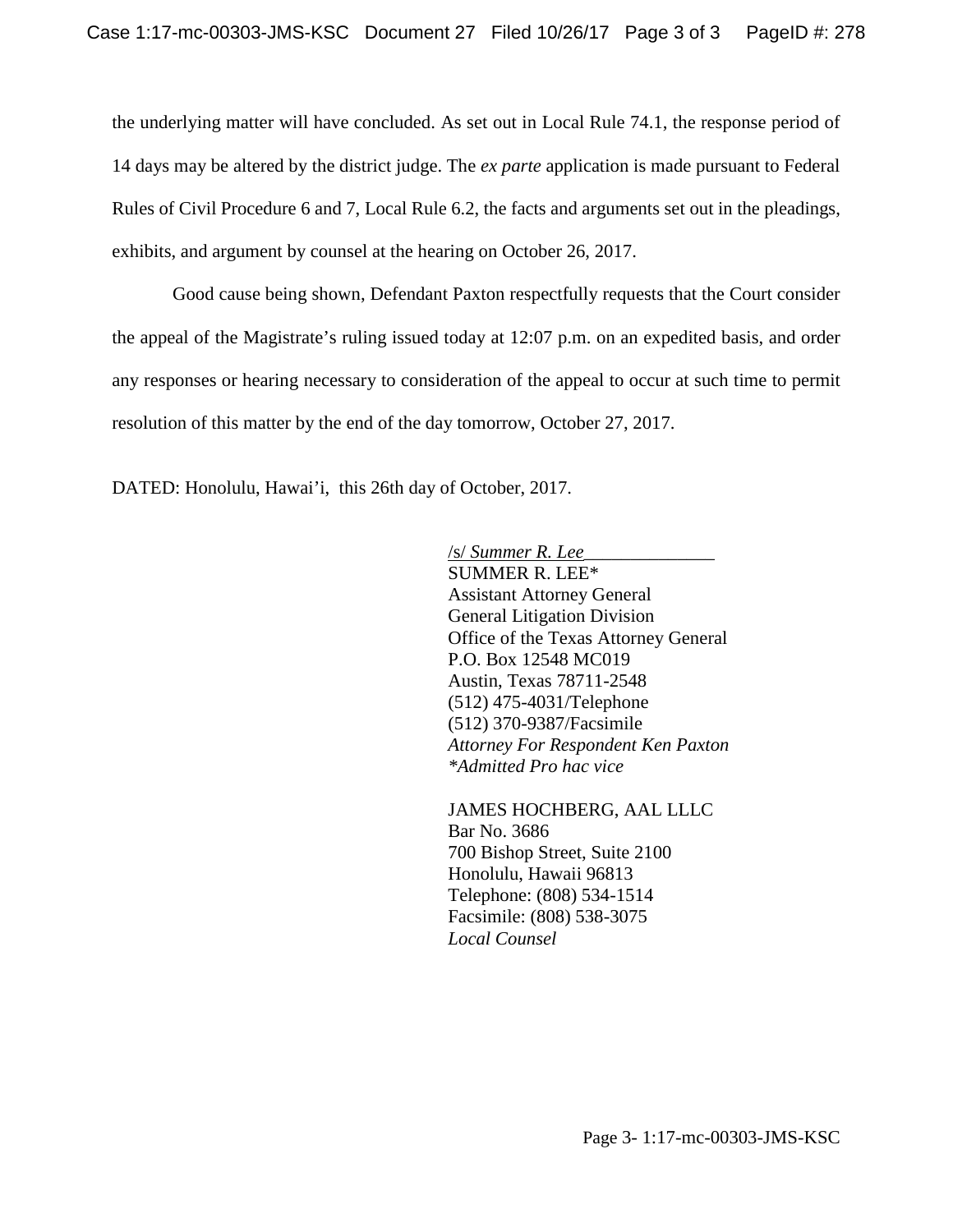JAMES HOCHBERG, AAL LLLC Bar No. 3686 700 Bishop Street, Suite 2100 Honolulu, Hawaii 96813 Telephone: (808) 534-1514 Facsimile: (808) 538-3075 *Local Counsel*

SUMMER R. LEE\* TX Bar No. 240462283 Assistant Attorney General General Litigation Division Office of the Texas Attorney General P.O. Box 12548 MC019 Austin, Texas 78711-2548 (512) 475-4031/Telephone (512) 370-9387/Facsimile \* Admitted *Pro Hac Vice Attorney for Defendant Ken Paxton*

## IN THE UNITED STATES DISTRICT COURT FOR THE DISTRICT OF HAWAII

|               | WHOLE WOMAN'S HEALTH; et al.,<br>Plaintiffs,          | MC Case No. 1:17-mc-00303                                                                         |
|---------------|-------------------------------------------------------|---------------------------------------------------------------------------------------------------|
| VS.           |                                                       | [Case No. 1:17-CV-00690-LY,<br>Pending in the Western District of<br><b>Texas Austin Division</b> |
| Texas; et al, | <b>KEN PAXTON, Attorney General of</b><br>Defendants. | <b>CERTIFICATE OF SERVICE</b>                                                                     |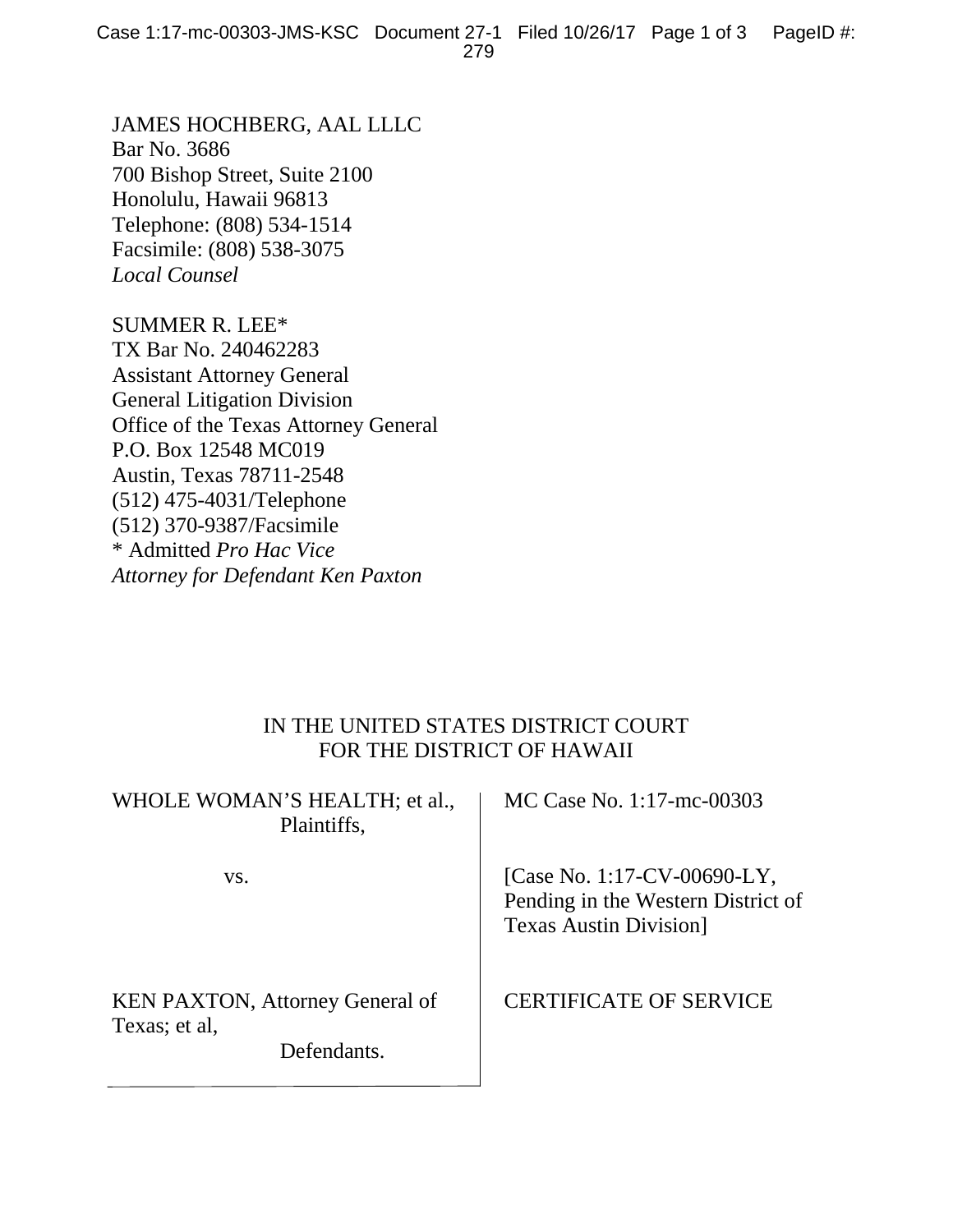## **CERTIFICATE OF SERVICE**

I certify that a copy of *DEFENDANT KEN PAXTON'S MOTION TO EXPEDITE APPEAL OF ORDER GRANTING JANE DOE, M.D.'S MOTION TO QUASH DEPOSITION SUBPOENA ISSUED BY DEFENDANTS PAXTON, ET AL., OR ALTERNATIVE EX PARTE APPLICATION TO SHORTEN TIME* was served by

the Court's electronic filing system and by email on the 26th day of October 2017,

upon the following individuals:

Lisa W. Munger Nicole Y.C.L. Altman Goodsill Anderson Quinn & Stifel LLLP lmuner@goodsill.com naltman@goodsill.com

Patrick J. O'Connell Law Offices of Patrick J. O'Connell PLLC pat@pjofca.com

Janet Crepps Molly Duane Center for Reproductive Rights jcrepps@reprorights.org mduane@reprorights.org

J. Alexander Lawrence Morrison & Foerster LLP alawrence@mofo.com

Melissa Cohen Planned Parenthood Federation of America melissa.cohen@ppfa.org